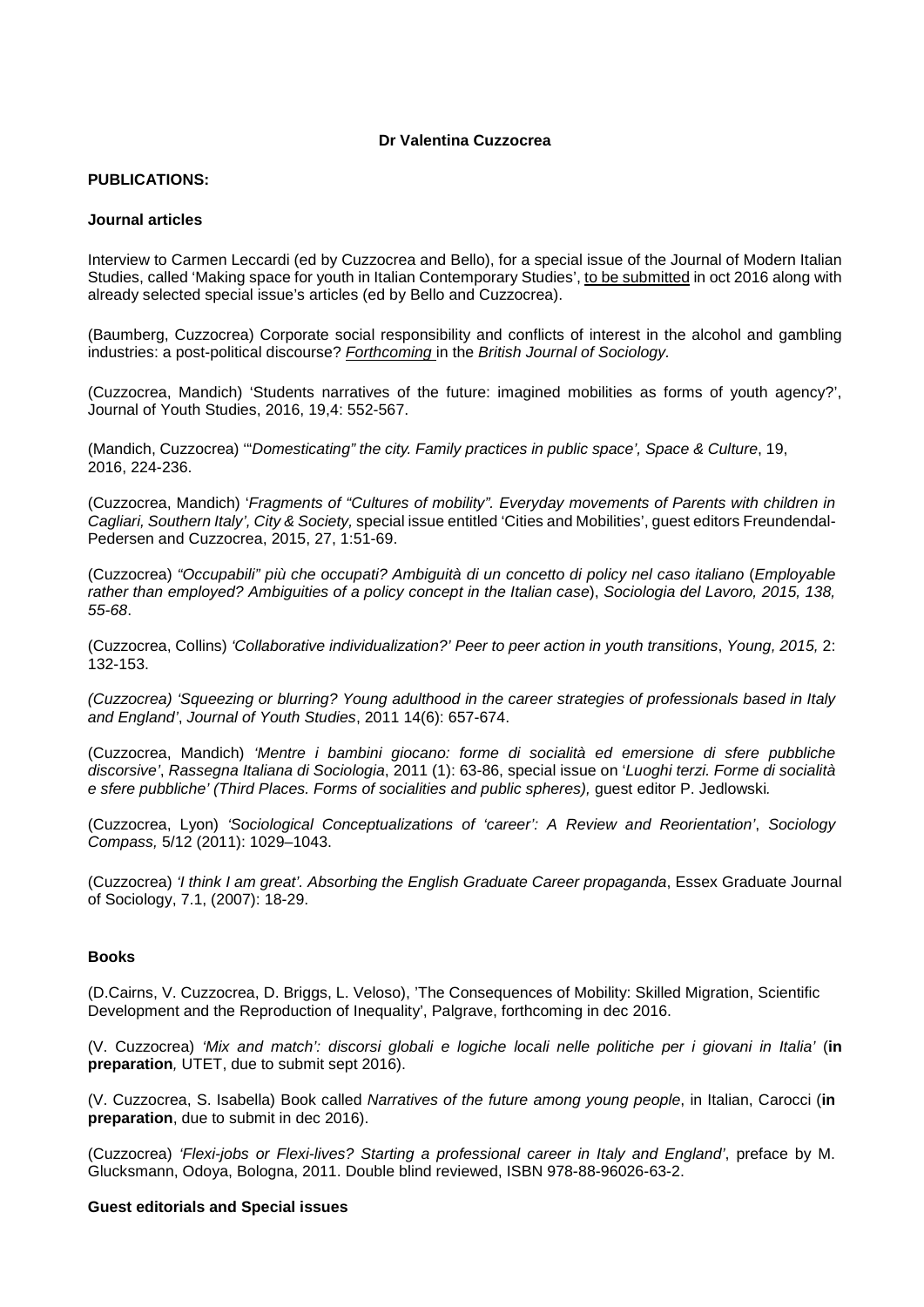(M Freundendal-Pedersen, V Cuzzocrea, guest editors) 'Introduction' to special issue entitled 'Cities and mobilities', City & Society, 2015, 27,1: 4-8.

(B Bello, V Cuzzocrea) Special issue 'Making space for youth in Contemporary Italian Studies', negotiated with the 'Journal of Modern Italian Studies'. The journal has accepted our long abstracts selection. Full submission due end of sept 2016.

### **Edited books**

(Cuzzocrea, Sahu and James, edited by) '*Valuing Work: Challenges and Opportunities'*, Inter-Disciplinary Press, Oxford, 2013.

(Cuzzocrea, Laws, edited by), *'Value of Work: Updates on Old Issues'*, e-book (ISBN: 978-1-84888-065-8), Interdisciplinary Press, Oxford, 2011. www.interdisciplinarypress.net/online-store/ebooks/ethos-and-modernlife/value-of-work-updates-on-old-issues.

#### **Book sections**

(Cuzzocrea) *What are the aims and anticipated outcomes of 'youth work'?* Short chapter to be included in the Youth Partnership collection "Thinking seriously about youth work – and how to prepare people to do it", ed by Connelly et al, forthcoming 2016, Council of Europe Publishing.

(Cuzzocrea) *'Imagining a future in the medical profession'*, in the book 'Gender, Careers and Inequalities in Medicine and Medical Education: International perspectives', ed. by Maria Tsouroufli, Emerald Publishing, 2015, p. 177-201, ISBN-13: 978-1784416904.

(Cuzzocrea) *Young people and employability,* invited contribution to *Handbook for Children and Youth Studies*, Springer, editor of the section on work A. Furlong, editors of the overall collection J. Wyn and H. Cahill, 2014, p.557-568, ISBN: 978-981-4451-96-3.

(Cuzzocrea) 'Projecting the category of the NEET into the future', *European Youth Partnership Series 'Perspectives on Youth', Thematic issue: "2020 - what do YOU see", 2014,* p. 69-82. ISBN: 978-92-871-7739- 1, 2014.

The above book also appears in French translation, 'La catégorie des NEET: quel avenir?', 'Point de vue sur la jeunesse, volume 1 - 2020 - Quelles perspectives?', ISBN978-92-871-7905-0 (book section) and German translation, 'Zukunftsvision für die Kategorie der NEET'**,** *on youth, 1. Ausgabe* "2020- Was sehen Sie?", ISBN 978-92-871-7856-5.

(Collins, Cuzzocrea) '*On being Edgeryders: a picture of young Europeans navigating their transition to an independent life'*, in 'Edgeryders Guide to the Future: A Handbook for Policymakers and managers of online policy-oriented communities', edited by R. Collins, Council of Europe Publishing, 2013, pp. 17-45, ISBN 978- 92-871-7659-2.

The above book also appears in French translation, 'Guide Edgeryders pour l'avenir', ISBN: 978-92-871-7658- 5.

(Cuzzocrea, Sahu and James) Introduction in 'V*aluing Work: Challenges and Opportunities'*, Inter-Disciplinary Press, Oxford, 2013.

(Cuzzocrea) '*Creativity and the 'Art to get by': or, what is old in new practices of work',* pp. 113-130, in V*aluing Work: Challenges and Opportunities* (edited by Cuzzocrea, Sahu, James), Inter-Disciplinary Press, Oxford, 2013.

(Cuzzocrea, Magaraggia) *'Blurred transitions: revisiting the significance of work and parenthood for young adults in Italy'*, in '*Growing Up, Growing Old. Trajectories of times and lives*, Inter-Disciplinary press, edited by Andrea Nicolas and Ian Flaherty, Inter-Disciplinary Press, Oxford, 2013, pag. 63-86, ISBN 978-1-904710-94-8.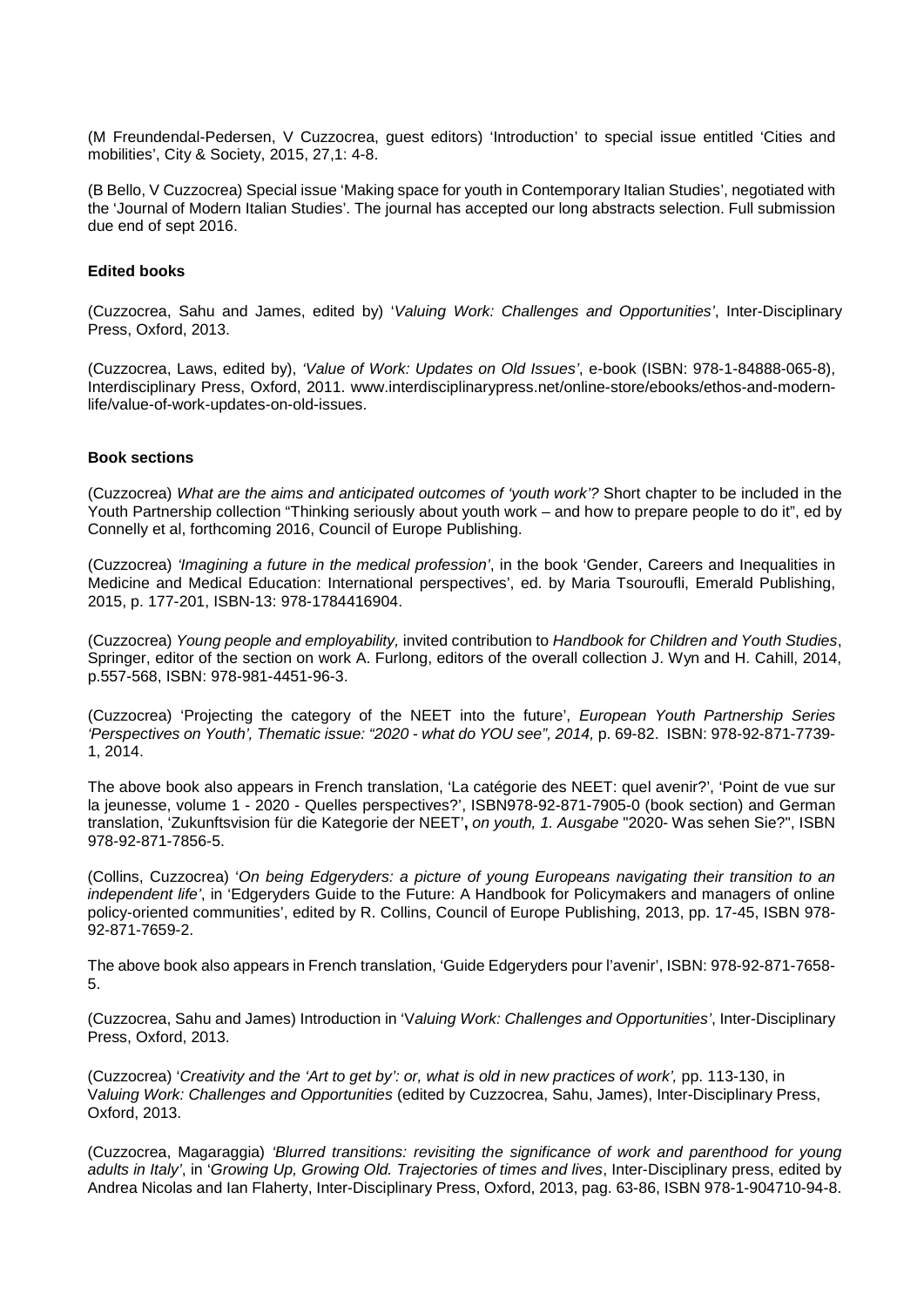(Cuzzocrea) '*Stepping on the profession's roundabout in Italy and England'*, in Russian translation in an edited collection volume ed. by Elena Iarskaia-Smirnova and Pavel Romanov, *Anthropology of Profession: occupational boundaries in turbulent times*, Moscow Variant GSPGS 2012, pp. 118-136, ISBN: 978-5-903360- 63-5.

(Cuzzocrea, Laws) Introduction in *'Value of Work: Updates on Old Issues'*, e-book (ISBN: 978-1-84888-065-8), Interdisciplinary Press, Oxford, 2011.

*(Cuzzocrea) 'Old Issues back in? Creativity in a context of work devaluation',* in *'Value of Work. Updates on old issues'* (edited by V. Cuzzocrea and J. Laws), short paper in e-book, Interdisciplinary Press, 2011.

(Cuzzocrea) '*Culture quotidiane e spazi pubblici' (Everyday culture and public space)*, in '*Culture quotidiane. Addomesticare lo spazio e il tempo' (Everyday Culture. Domesticate space and time*)*,* ed. by Mandich, Carocci, Roma, 2010, pag. 133-149.

(Magaraggia, Cuzzocrea) *'Blurred transitions: revisiting the significance of work and parenthood for young adults in Italy'*, in *'Times of Our Lives: Proceedings of the 1st Annual Conference on Growing Up, Growing Old, Inter-Disciplinary.Net'*, ed. By Harry Blatterer e Julia Glahn, Inter-Disciplinary Press, Oxford, 2009 (short paper in eBook with ISBN 1-904710-91-3).

(Cuzzocrea) *'Careers in shaping. Experiencing the graduate career propaganda in Italy and England',* in *'Emerging systems of work and welfare'*, ed. by P. Koistinen, A. Serrano-Pascual, L. Mosesdottir, Peter Lang publishing, Bruxelles, pag. 43-63, 2009.

(Cuzzocrea) *'Giovani sardi nella società dell'incertezza'* (Young Sardinians facing uncertainty), in *'Quotidiano flessibile. Usi e rappresentazioni del tempo nella Sardegna della new economy'*, ed. by G. Mandich, AM&D Edizioni, Cagliari, 2009, pag. 31-42.

(Cuzzocrea) *'Costruire il lavoro fra incertezza e flessibilità'* (Making up work in between flexibility and uncertainty), in '*Quotidiano flessibile. Usi e rappresentazioni del tempo nella Sardegna della new economy',* ed. by G. Mandich, AM&D Edizioni, Cagliari, 2009, pag.76-96.

(Cuzzocrea) *'Scegliere nell'incertezza: tra passato e presente'* (Choosing in conditions of uncertainty: between past and present), in *'Quotidiano flessibile. Usi e rappresentazioni del tempo nella Sardegna della new economy',* ed. by G. Mandich, AM&D Edizioni, Cagliari, 2009, pag. 96-115.

(Cuzzocrea) '*Per sempre giovani? Considerazioni sulla natura del lavoro stabile quale soglia per l'età adulta'*, (Forever young? Considerations of the nature of stable employment as a adult threshold) in *'Le vite dei giovani. Carriere, esperienze e modelli culturali',* ed. by R. Rauty, Marlin, Cava dè Tirreni (SA), 2007, pag.200-210.

(Cuzzocrea) *'Orientamento al lavoro e aspettative di carriera. Alla ricerca di un lavoro 'da laureati in Sardegna'*, (Orientations to work and career expectations: Looking for a graduate job in Sardinia), in *'Giovani Sociologi 2005'*, ed. by AIS, Napoli, 2006, pag.51-67.

# **Reports/others**

(Cuzzocrea) '*Tutta la vita davanti: la classe media come punto di riferimento'*, in www.mediterraneaonline.eu, 24th feb. 2015

(Petkovic, Cuzzocrea) report to the Council of Europe, Division on Youth, 'Forever young': mapping exercise to support the creation of an online platform for the project on transition of young people to autonomy and labour life. Presented at the European Youth Centre in Strasburg, Forever Young Symposium, 3 dec 2014.

(Baumberg, Cuzzocrea, Morini, Ortoleva, Disley, Tzvetkova, Harkins, Schlogl, Miller, Petrilli, Beccaria) '*Corporate Social Responsibility',* 88 pages. http://www.alicerap.eu/resources/documents/search\_result.html

(Cuzzocrea, Murgia) *'*Gratta e lavora. La roulette dei diritti nel mercato del lavoro italiano' (Scratch and work. The roulette of rights in the Italian labour market), *Quaderni di San Precario 3*, April 2012.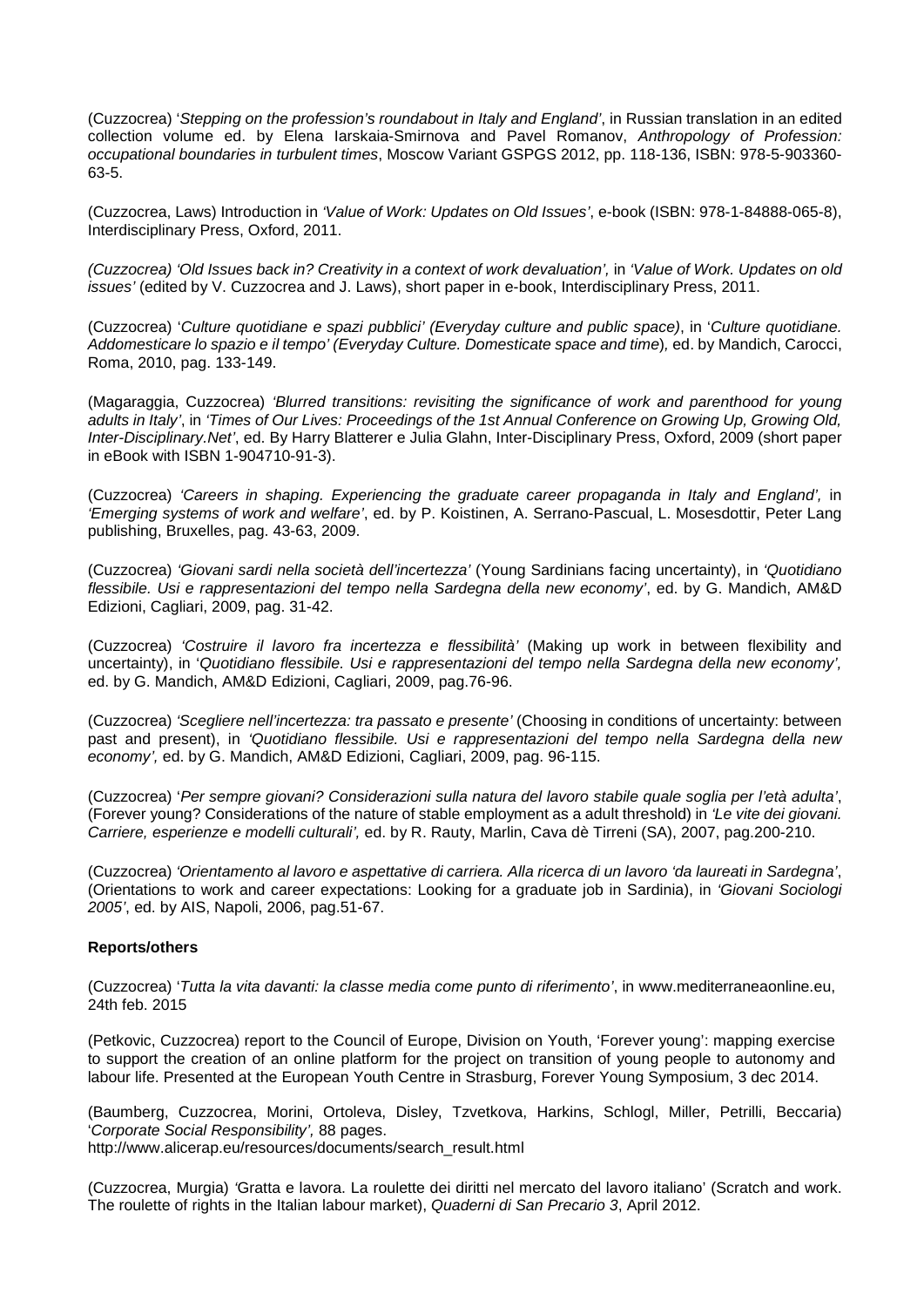(Cuzzocrea, Murgia) *'On being lucky enough to win a job: the Story of the Supermarket Lottery in Sardinia'* (with A. Murgia), www.nowaytomakealiving.net, 20th July 2011.

(Murgia, Cuzzocrea) *'Un contratto…che fortuna! Valori e significati del lavoro in bilico tra diritti e lotterie' (A contract… how lucky! Values and meanings of work between rights and lotteries,* with A. Murgia), www.ingenere.it, 9th June 2011.

(Cuzzocrea) *'Vissuti temporali e lavoro flessibile. Un'indagine qualitativa sul lavoro interinale'* (Temporal assets and flexible work: a qualitative study on temporary employment), Quaderni del Dipartimento di Ricerche Economiche e Sociali, Sezione Sociologia, Università di Cagliari, Luglio 2003, 80 pag.

# **Book reviews**

Book review of C. Holdsworth, '*Family and Intimate mobilities'*, Palgrave MacMillan 2013, Sociological Review, 62 (2), pp. 455-427.

Joint review of '*Londonland: An Ethnography of Labour in a World City*', by Bennett (2009), London: Middlesex University Press; and '*Organizational Ethnography: Studying the Complexity of Everyday Life*', by Ybema, S., Yanow, D., Wels, H., and Kamsteeg, F.H. (2009), London: SAGE, *Work, Employment and Society*, 25(2) 2011, pp. 361-363.

Review of *'Future Matters: Action, Knowledge, Ethics'*, by B. Adam e C. Grove, Brill, 2007, Leiden, Boston, in *Studi Culturali*, April 2010, pp.173-174.

Review of '*Women on the Line'*, by M. Glucksmann (aka R. Cavendish), Routledge, London, 2009, in *Etnografia e Ricerca Qualitativa* 2009 (3), pp.469-470.

Review of '*Busier than ever! Why American Families can't slow down'*, by Darrah C.N., Freeman, J. M. e English-Lueck, J.A., Stanford, 2007, in *Work, Employment & Society*, (22) 4, 2008.

Review of '*Sociology of Work'* by S. Edgell, Sage, 2006, in *Work, Employment and Society*, 21(4), 2007.

# **CONFERENCES**

**Co-organiser** (as RN coordinator) of 'Global Youth Futures: Perspectives and Prospects' 15-18 January 2017, in Ericeira (near Lisbon), Portugal, ESA RN 30 'Youth and Generation' Midterm Conference, in association with ISA RC 34 'Sociology of Youth'

**Invited** to participate to the panel 'Presenti diseguali, futuri possibili. Rapporti intergenerazionali: welfare, educazione e vita quotidiana (Sezioni: Vita quotidiana, Politica sociale, Sociologia dell'Educazione)', XI Convegno Associazione Italiana di Sociologia 'Disuguaglianze, Giustizia, Equità nel contesto globale', Verona 10-12 november 2016.

**Invited** as representative of ESA RN 30 at the conference 'Youth in transition countries: new context, new role, new challenges & threats', Torun, Poland, 5-8 oct 2016.

………………………………………………………………………………………………………………………………

(Cuzzocrea) 'A new 'new tribe'? *Edgeryders* as a site to confront collaborative lifestyles and their relations with institutions', symposium Contemporary Political Youth Culture and Communication, University of York, 18-19 July 2016.

'I wanted to leave in order to come back': reflecting on spaces that youth aspire to inhabit, abstract submitted to the conference 'Social Justice in Times of Crisis and Hope, RMIT University Europe, 6-8 July 2016, Barcelona.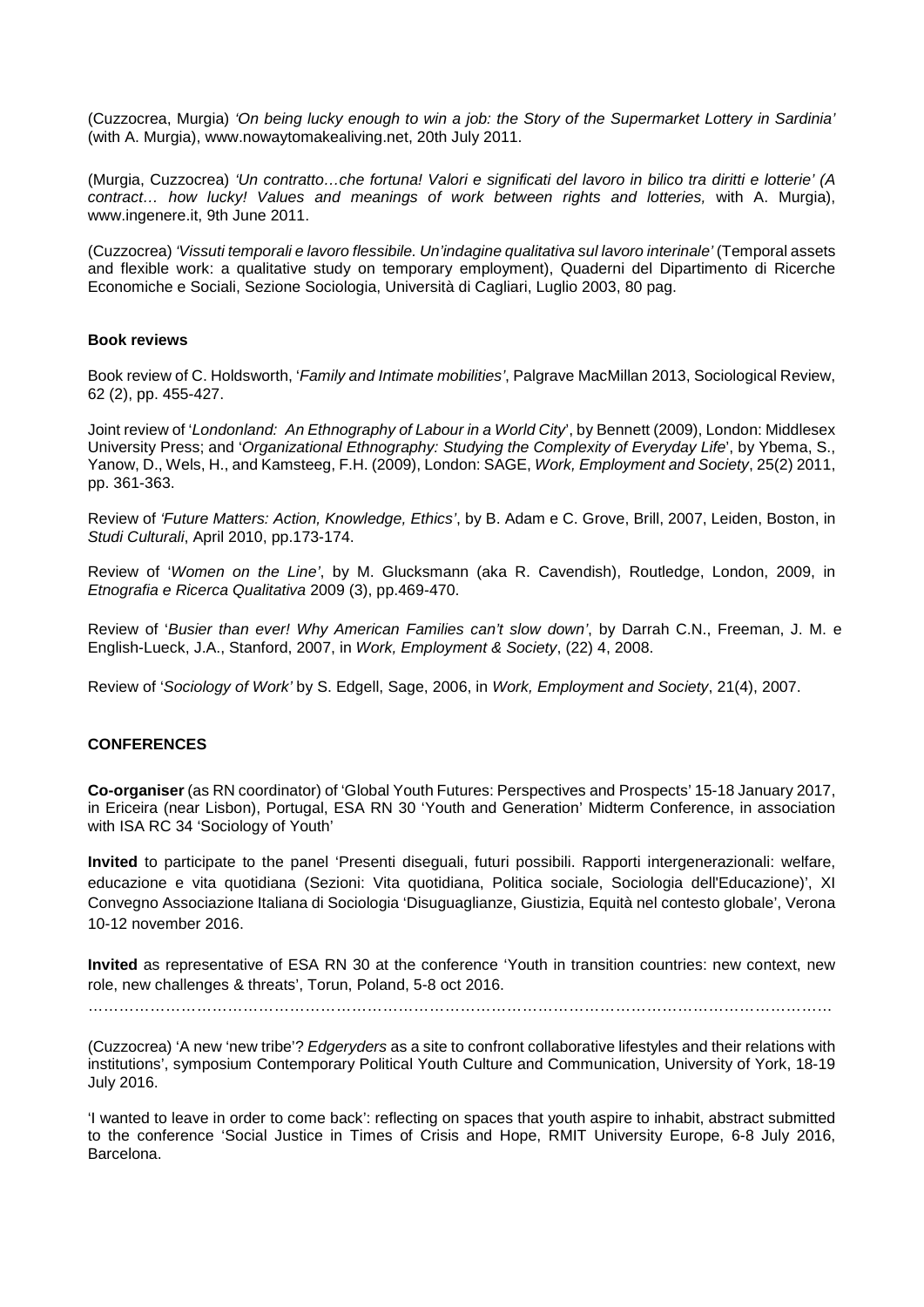Discussant, with Paola Rebughini, at a talk by Peter Kelly (RMIT) entitled 'Young people and the coming of the 3rd industrial revolution', 23 June 2016, Università di Cagliari.

In the panel 'Tra occupabilità e occupazione' organised by ISFOL for the SIPLO (Società Italiana psicologia del lavoro e dell'organizzazione) 2016 conference, Florence 20-21 May, with a paper entitled 'Il concetto di occupabilità in Italia. Una riflessione sociologica'.

**Invited** to participate to the second conference of the European Platform on Learning Mobility in the Youth Field, Learning mobility in the youth field: towards opportunities for all. *Evidence, experience, discourse,*  Istanbul, 7-9 October 2015.

**Invited** to present on 'collaborative individualisation' at the AIS-Vita Quotidiana 2015 conference, University of Pavia, 25-26 sept 2015 (unable to attend).

**Invited** to participate as an expert to the Symposium on Youth Participation in the Digital World - PEYR / EKCYP Annual Meetings 2015, European Youth Centre Budapest, 13- 16 sept 2015.

(Cuzzocrea) 'The discourse of 'autonomy': EU policy and youth transitions', ESA biannual Conference, Prague, 28-30 august 2015.

(Cuzzocrea) **invited** to give a speech on the value of youth work to the 15th anniversary of TDM 2000 Italy event, Cagliari, 16 july 2015.

(Cuzzocrea) 'Youth staying Still: imagining a future in the medical profession as a middle class aspiration', *'Youth on the Move?'* 3rd Maynooth International Youth Studies Conference Maynooth University, Ireland, 23rd & 24th June 2015.

(Isabella, Cuzzocrea) *'Imagining the future at the age of 18: self, stories, and media influences*', conference 'From memories to the future. Collective memories and horizons of expectations in contemporary Europe'. University of Naples - June 4/5, 2015 (presented by Isabella)

(Cuzzocrea) *'La professione medica come contenitore entro cui immaginare il futuro: genere, carriere, narrazioni'*, Università di Cagliari, 8-9 may 2015, seminar series of the research project iFuture.

Participant as a PEYR member to the 2nd European Youth Work Convention, 27-30 April 2015, Brussels. Acting as 'expert person', and providing a short paper, for thematic workshop on different target groups in youth work.

(Cuzzocrea) *'I NEET. Luci e ombre di una categoria nel caso italiano', 'Quali politiche per i giovani? Esperienze internazionali, nazionali e locali a confronto'*, Università di Cagliari, 10th April 2015, seminar series of the research project iFuture.

(Cuzzocrea) '*Imagining a future where society does not change: an exploration into young Sardinians' narratives'*, Journal of Youth Studies Conference 'Contemporary Youth, Contemporary Risks', Copenhagen 30 March-1 April 2015, presented (upon further selection) in editor's session led by Andy Furlong.

(Cuzzocrea, Petkovic) *'Forever young': mapping exercise to support the creation of an online platform for the*  project on transition of young people to autonomy and labour life, Forever Young, European Youth Centre in Strasburg, 4-6 dec 2014 **(invited)**

Participant to the conference on youth work in supporting young people in vulnerable situations organised by the CoE-EC Youth Partnership, Malta 25-28<sup>th</sup> November 2014, and contributor to the closing session of the event in representation of the PEYR **(invited).**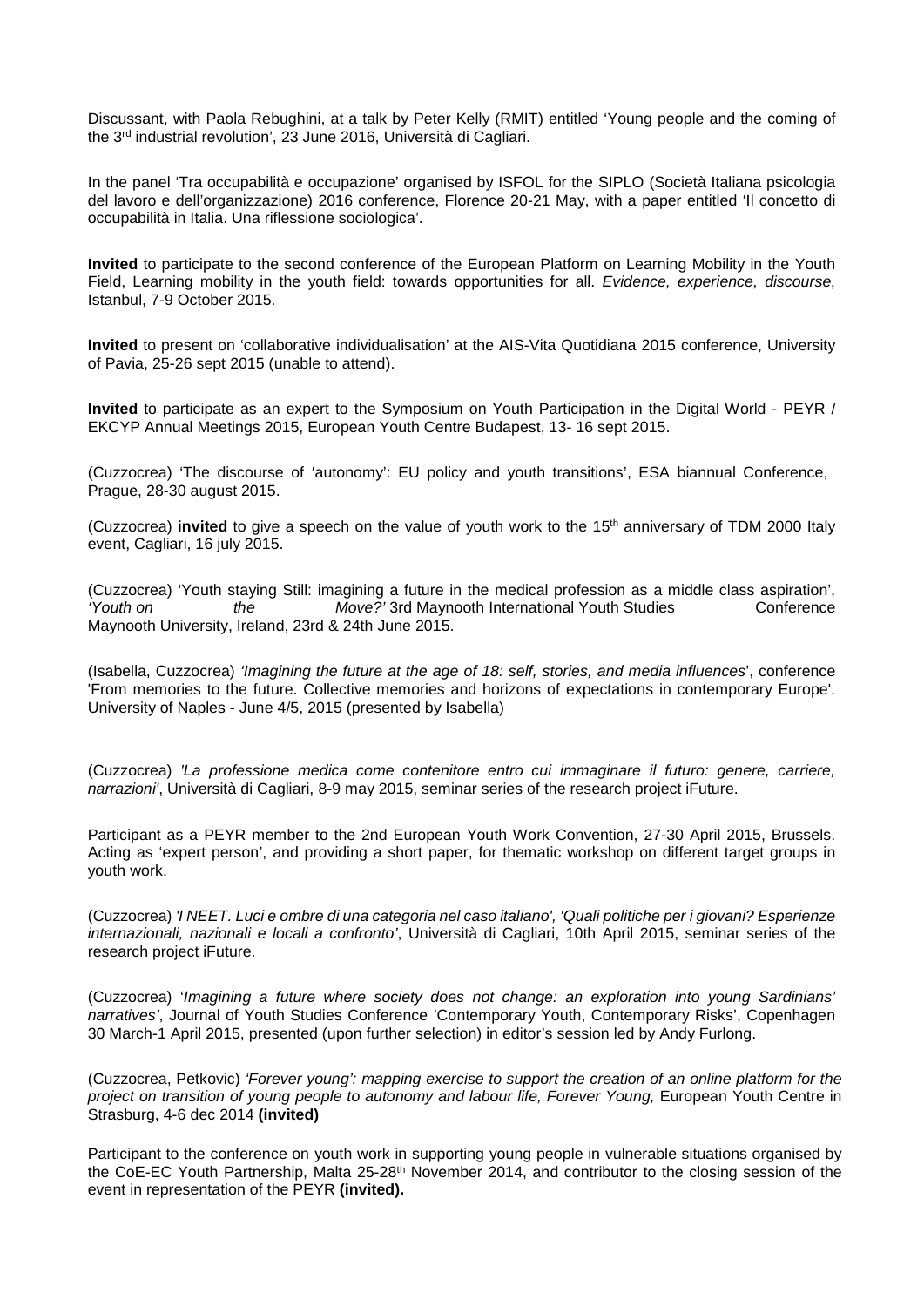(Cuzzocrea) 'Imagining to Move: Mobility, Motility and the forging of a future life', international Eurodesk meeting, Riccione (Bologna), 6-8 nov 2014 (invited).

(Cuzzocrea, Mandich) *'Imagined mobilities as forms of youth agency'* ESA 'Youth and Generation Research Network' MidTerm Conference 2014: 'Negotiation, navigation, resistance - young people's agency in postcrisis reality in Europe', September 10th-13th 2014.

(Cuzzocrea) '*Then the 25th arrived and at that point I wanted to take a decision about my future': time, rythmicity and waithood in youth's uncertain transitions'*, ISA World Congress in Yokohama, July 2014, RC 34 Sociology of Youth.

(Cuzzocrea, Isabella) *'Se mi chiedi di immaginarlo, almeno lo immagino bello: il futuro immaginato dai giovani*  sardi', 5th Conference Ethnography and Qualitative Research Conference, 5-7<sup>th</sup> June 2014, Bergamo.

(Cuzzocrea, Baumberg) '*(De)constructing addictions through elite interviews',* 5th Conference Ethnography and Qualitative Research Conference, 5-7<sup>th</sup> June 2014, Bergamo.

(Cuzzocrea) Participant and rapporteur, *Youth in 2020 - the future of youth policies* (1-3 Ottobre 2013, Budapest), EU-CoE Youth Partnership at the European Youth Centre.

*(Cuzzocrea) 'Recognising young people's work in and outside employment'*, ESA conference 'Crisis, critique and change', Turin, 28-30 August 2013.

(Isabella, Mandich, Cuzzocrea, Cois, Ferrari), *'Looking into the future. Young people's capacity to aspire'*, ESA conference 'Crisis, critique and change', Turin, 28-30 August 2013.

(Collins, Cuzzocrea) '*Communitarian individualization - or, acknowledging the role of trust and collaboration in youth transitions'*, presented by R. Collins, Royal geographical Society (RGS-IBG) Annual International Conference 2013, London 27-30 august 2013.

(Cuzzocrea, Baumberg) *The alcohol industry's corporate social responsibility as a tool of 'post-political governance*', 39th Annual Alcohol Epidemiology Symposium, Kettil Bruun Society, Kampala, Uganda, 3-7 June 2013.

(Baumberg, Cuzzocrea) *How far can Corporate Social Responsibility reduce alcohol-related harm? Insights from a cross-country cross-addiction perspective*, 39th Annual Alcohol Epidemiology Symposium, Kettil Bruun Society, Kampala, Uganda, 3-7 June 2013.

(Baumberg, Cuzzocrea) 'Negotiating Conflict of Interest: Discourses of Corporate Social Responsibility in the addictive industries in Europe, and their implications for public health', 17 may 2013, Global Public Health Unit Seminar Series, University of Edinburg, **invited**.

(Baumberg, Cuzzocrea) *Post-political governance – making conflict invisible*, paper in the plenary session of theird annual meeting, ALICE RAP, Barcelona, 23-25 may 2013, **invited.**

(Cuzzocrea) *On the employability route: young people and the trouble to have their work recognised*, conference of the Journal of Youth Studies *New Agenda on Youth and Young Adulthood Studies*, Glasgow 8- 10 April 2013. Also **invited** to take part to the opening Round table entitled 'Reflections, learning from the past' together with con Johanna Wyn, Andy Furlong, Steven Roberts, James Cote.

(Collins, Cuzzocrea) 'Report to the Council of Europe on the project 'Edgeryders': 'The transition so far', presented in Strasbourg, Council of Europe, 7-8 March 2012.

Partecipation by selection to the symposium *The Current Crisis and Youth - Impact and Ways Forward*, 20-21 febbraio 2013, EU-CoE Youth Partnership, European Youth Centre, Strasbourg.

(Cuzzocrea, Zabatino) *Protesting 'on the edge': telling political activism among youth in contemporary Italy,* for the conference *BASTA! Patterns of Protest in Modern Italy: History, Agents and Representation,* Annual Conference of the Association for the Study of Modern Italy, 23-24 november 2012, University of London, accepted, unable to present.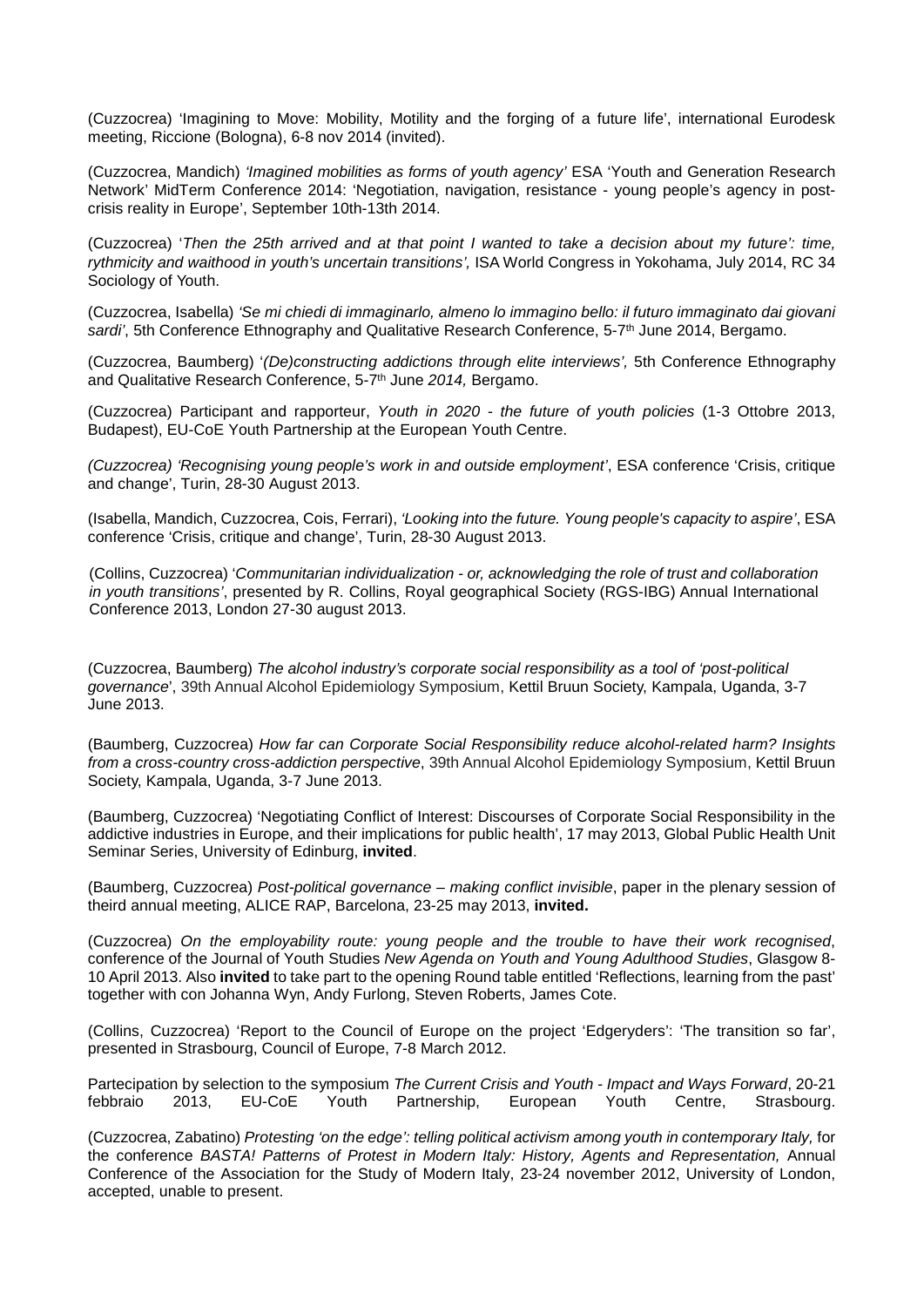(Cuzzocrea, Collins) *At the edge of youth policy? Exploring* Edgeryders *as an innovative virtual space for youth participation,* RN30 midterm conference 'Youth in crisis? Linking research, policy and practice', Manresa (Barcelona), 20-23 Sept 2012, also co-organiser.

(Mandich, Cuzzocrea) 'Contextualising Mobility: Mobilities, capabilities and everyday cultures', *Moving Boundaries of Mobilities Research*, Cosmobilities network, 5-7 July 2012, Università di Cagliari.

(Collins, Cuzzocrea) 'The Edgeryders project so far', Edgeryders meeting, Council of Europe Strasbourg, 7-8 March 2012.

*(Cuzzocrea, Murgia)* Could jobs be won through a lottery? Reflections on a Sardinian case study, *8th* Critical Labour Studies Symposium 2012, The University of Salford, UK, 18-19 February 2012, unable to present

*(Cuzzocrea) Young adulthood in Italy: definitions and contradictions beyond stereotypes*, presented at the 10th ESA Conference, Geneva, 7-10 September 2011, RN 30 Youth & Generation.

*(Cuzzocrea) Are we all creative workers? Revisiting old and new concepts,* 27th EGOS Colloquium in Gothenburg, July 7–9 2011, Sub-theme 36: Creative Selves: Organizing Work in Knowledge Capitalism.

*(Cuzzocrea) What makes the precariat precarious: Italian youth in an international perspective***, invited,** ESRC seminar series *Young workers and precarious employment*, Seminar 1*-*11th March 2011: *International Patterns of Precarious Work Amongst Young People* (Coventry University).

*(Cuzzocrea) Old Issues back in? Creativity in a context of work devaluation, 1st Global Conference The Value* of Work, Interdisciplinary.net, 5-7 November 2010, Prague.

(Mandich, Cuzzocrea), *Domesticating the city: the production of ontologically secure places in families' practices of mobility,* ESA RN 13 midterm conference, Wiesbaden (Germany), 'Geographical mobility and family life: How to (re-)think family in a mobile world?', 16-18 Sept 2010.

*(Cuzzocrea, Tavani) Superimposing discourses, exacerbating uncertainty: the qualified youth in the Law 7/2007 of the RAS (Autonomous Region of Sardinia)*, WES (Work, Employment and Society) Conference, University of Brighton 7-9 Sept 2010.

*(Cuzzocrea) Creativity at work: new quest, old issues,* WES (Work, Employment and Society) Conference, University of Brighton 7th-9th Sept 2010.

(Cuzzocrea, Tavani), *Superimposing discourses on qualified youth: the case of Law 7/2007 of the RAS (Autonomous Region of Sardinia),* at ESA Youth & Generation Network Midterm conference, 'Youth, Economy and Society', 9-12 Sept 2010, Disley, UK.

Panel convenor (with Dawn Lyon and Lynne Pettinger) Session: 'Doing Work' *International Visual Sociology Association Conference*, Bologna, July.

(Cuzzocrea, Cuscusa), *Public space as private space? Visualising boundaries of the family-friendly environment,* in 'Domesticating the city: visual methods and practical consciousness of space', IVSA conference, Bologna, 20-22 July 2010.

Participant to the Italian Sociological Association seminar *Processi di precarizzazione, insicurezza sociale e "capacità di aspirare",* Napoli 25 June 2010.

Participant and presenter to the *ESRC International Spring School on educational pathways and transitions to adulthood*, 11-16 April 2010, University of York, organised by Educ8.

(Cuzzocrea, Cuscusa*) Addomesticare la città: sguardi, limiti, prospettive, PIC- AIS Conference, università di Cagliari* 17-18 June 2010.

(Cuzzocrea) *Stepping on the professions roundabout in Italy and England*, international research seminar 'Professions and professional organizations in contemporary society: new research approaches', Higher school of Economics, Moscow, 6-8 april 2010.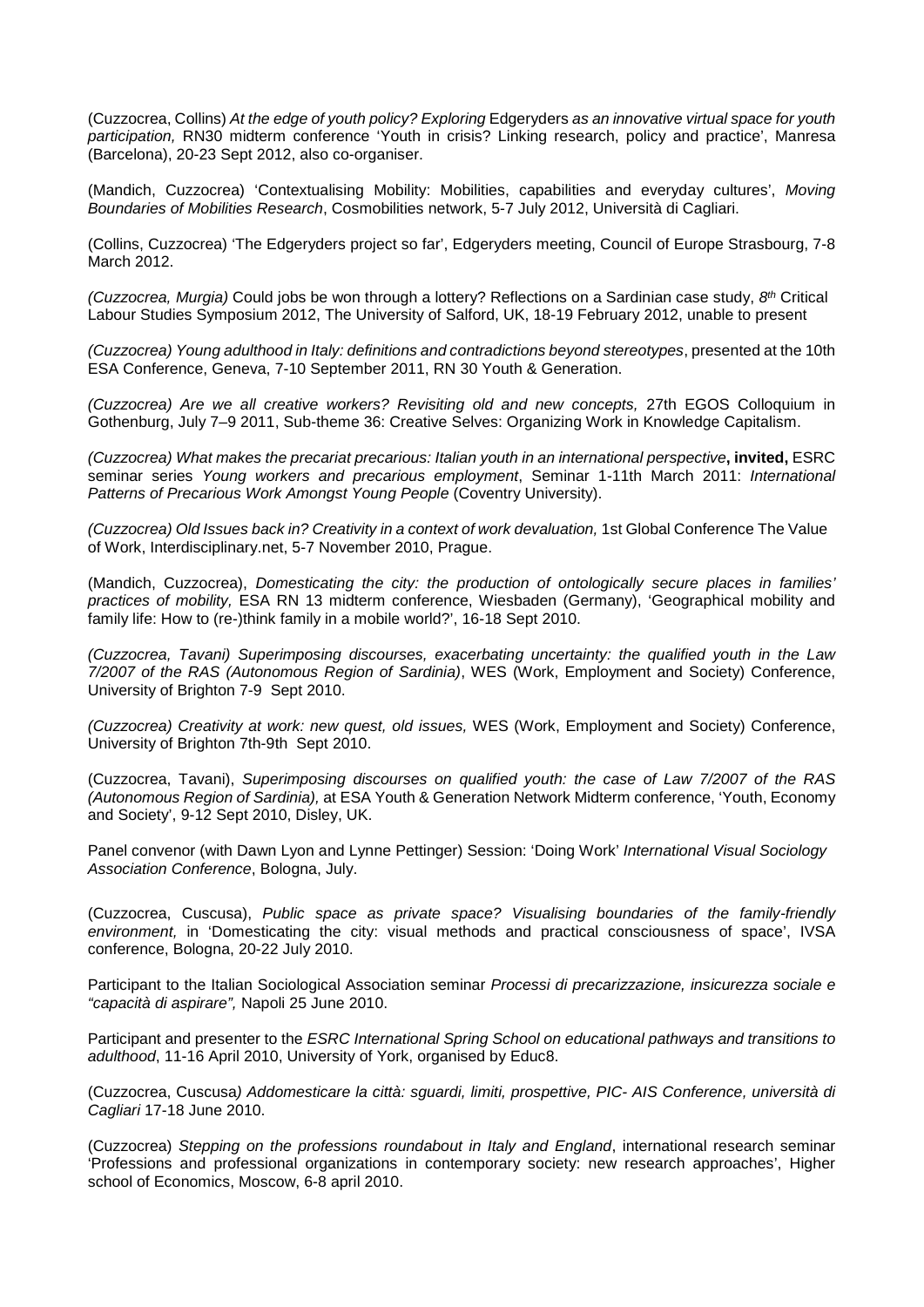(Cuzzocrea) *The relation between time and sociology of work*, round table 'Future Matters for social theory?' organised in occasion of the visiting professor program of B. Adam at the University of Cagliari, PIC-AIS, 29 Oct 2009.

*(Cuzzocrea) Inventing strategies. The construction of a professional career in Italy*, '30th Conference of the International Working Party on Labour Market Segmentation', University of Tampere, 3-5 settembre 2009 (unable to present).

*(Cuzzocrea) Vedere lo spazio pubblico: riflessioni su una tecnica qualitativa multi-metodo* (interviste, osservazione, visuale e focus group con foto-stimolo), workshop *Etnografia e Ricerca Sociale*, Bergamo, 25- 27 June 2009.

*(Cuzzocrea) Joining professional arenas. Accountants, HR and Engineers in Italy and England*, ESA 2009 annual conference, Lisbon, Sept 2-5, RN 19 Sociology of Profession.

Also for ESA 2009 conference: (Magaraggia, Cuzzocrea) *Blurred transitions: Revisiting the significance of work and parenthood for young adults in Italy*, RN 30 Youth and Generation.

(Cuzzocrea, Cuscusa and G. Mandich) *Visualizing space to investigate the domestication of public areas: a multifaceted approach*, 1st International Visual Methods Conference, University of Leeds 15th - 17th Sept 2009.

(Cuzzocrea, Magaraggia) '*Blurred transitions: Revisiting the significance of work and parenthood for young adults in Italy'*, presented at the 1st Global Conference *Times of our Lives. Making Sense of Ageing*, Mansfield College, Oxford, 3-5 July 2009.

*(Cuzzocrea) 'Squeezing or blurring: youth as a resource among early career professionals in Italy and England'*, fourth international meeting 'Young People and Societies in Europe and around the Mediterranean', Forlì, Italy, 26-28 March 2009.

*(Cuzzocrea) 'Engendering professional selves'*, presented at the workshop 'Transformations of work', Università di Cagliari, 25 October 2008, organised on occasion of the visit of Miriam Glucksmann at the University of Cagliari.

*(Cuzzocrea) 'Il disarmonico intreccio di individualismo e individualizzazione. Giovani professionisti in Italia',* 'Oltre l'individualismo? Rileggere il legame sociale, tra nuove culture e nuovi media', Milano-Bicocca, 16-17 Oct 2008.

*(Cuzzocrea) 'Bringing creativity back in. When individualised individuals have to make it*', presented at the First ISA World Forum of Sociology, Barcelona, 5-8 September 2008.

*(Cuzzocrea) 'Constructing professional careers in Italy and England: what resources?'*, WES conference 'Beyond these shores: sinking or swimming in the globalized new economy?' Aberdeen, 12-14 Sept 2007.

*(Cuzzocrea) 'Per sempre giovani? Considerazioni sulla natura del lavoro stabile quale soglia per l'età adulta'*, presented at the conference 'Giovani Come IV', Università di Salerno, 15-16 March 2007.

*(Cuzzocrea) 'Entering into adulthood: the work factor'*, presented at the 'Graduate Conference of the Sociology Dept.', Aldeburgh (UK), 22-23 February 2007.

*(Cuzzocrea) 'Careers in contexts. Professionals of the New Economy in Italy and England'*, presented at 'Shaping European Systems of Work and Welfare, International Post-graduate Conference', Helsinki, 6-9 September 2006.

*(Cuzzocrea) 'Careers and cultural contexts. Notes on a comparative study'*, presented at 'Contexts, Fields, Position: Situating Cultural Research. A postgraduate Conference at the University of East London', London,<br>2006. 25-26 May 2006.

*(Cuzzocrea) 'Career orientations. Notes on a comparative study between Italy and England'*, discussed at '7th Inter-University Graduate Conference: Challenging the Boundaries in the Social Sciences', CRASSH, University of Cambridge, 20 May 2006.